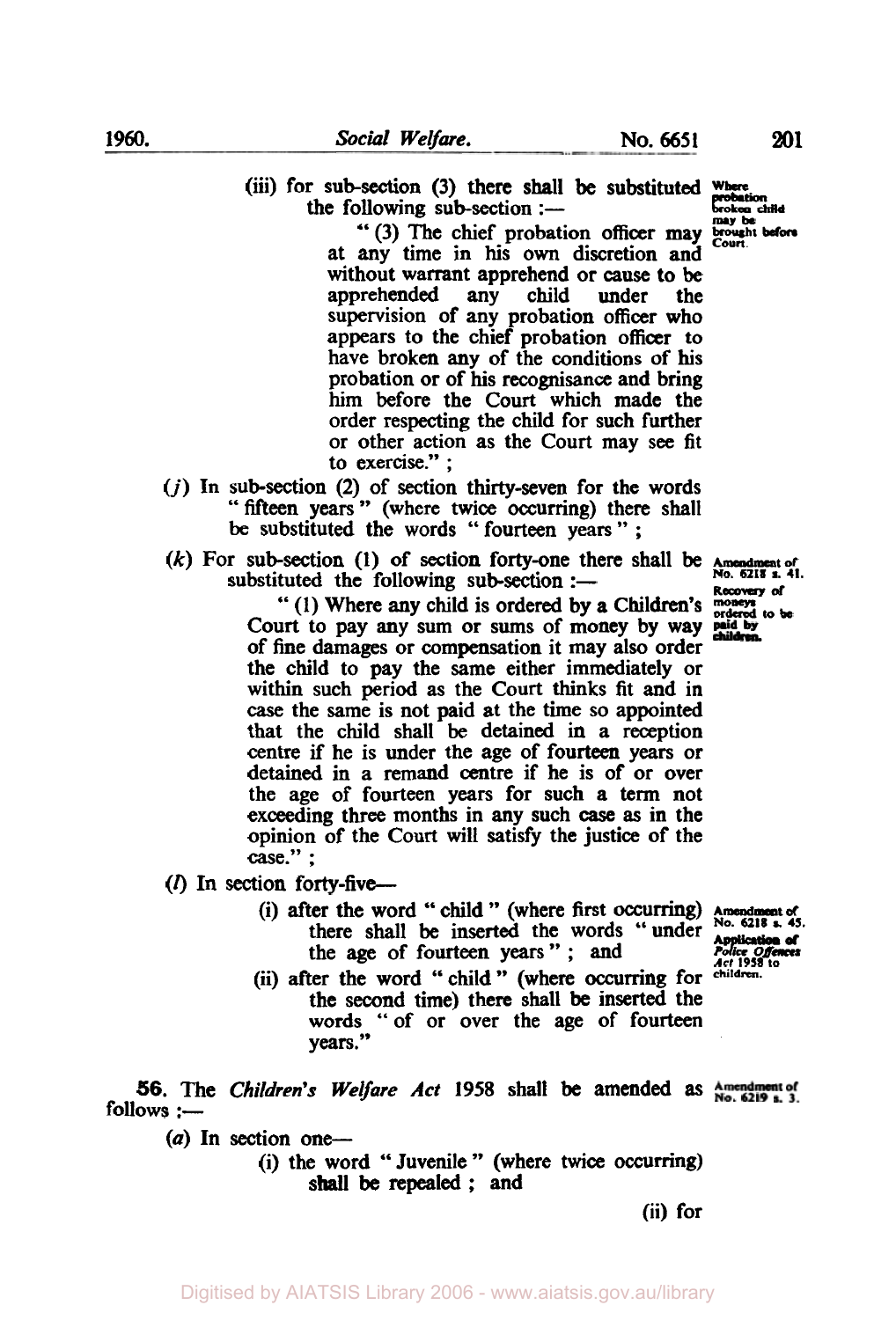**(ii)** for the word " Department " (wherever occurring) there shall be substituted the word " Branch ";  $(b)$  In section three---(i) in sub-section  $(1)$ — *(a)* before the interpretation of "Child" there shall be inserted the following  $interpretation :=$ ' " Branch " means the Social Welfare Branch of the Chief Secretary's Department.' ; (b) the interpretation of " Department " shall be repealed ; *(c)* for the interpretation of " Director " there shall be substituted the following interpretation  $:$ ' " Director-General " means Director-General of Social Welfare appointed pursuant to the *Social Welfare Act*  1960.' ; and (d) for the interpretation of " Ward of the Children's Welfare Department" and "ward of the Department" there shall be substituted the following interpretation  $:$ -' " Ward of the Social Welfare Branch " and " ward of the Branch " means one of whose<br>person and estate the estate Director-General is guardian under the provisions of this Act or the *Social Welfare Act* **1960.'** ; **(ii)** sub-section **(2)** shall be repealed; Repeal of<br>transitory provisions. *(c)* In **section** four-Amendment of<br>No. 6219 s. 4. (i) for paragraph *(a)* there shall be substituted  $t$  paragraph  $(a)$  there shall<br>the following paragraph :-Construction (a) to the "Children's Welfare" references to<br>Children's (a) to the "Children's Welfare<br>Department " or any like expression Welfare Department or cretary or a shall be deemed and taken to refer uld in Acts, to and mean the Social Welfare Branch of the Chief Secretary's

**(ii) for** 

Department ; '; and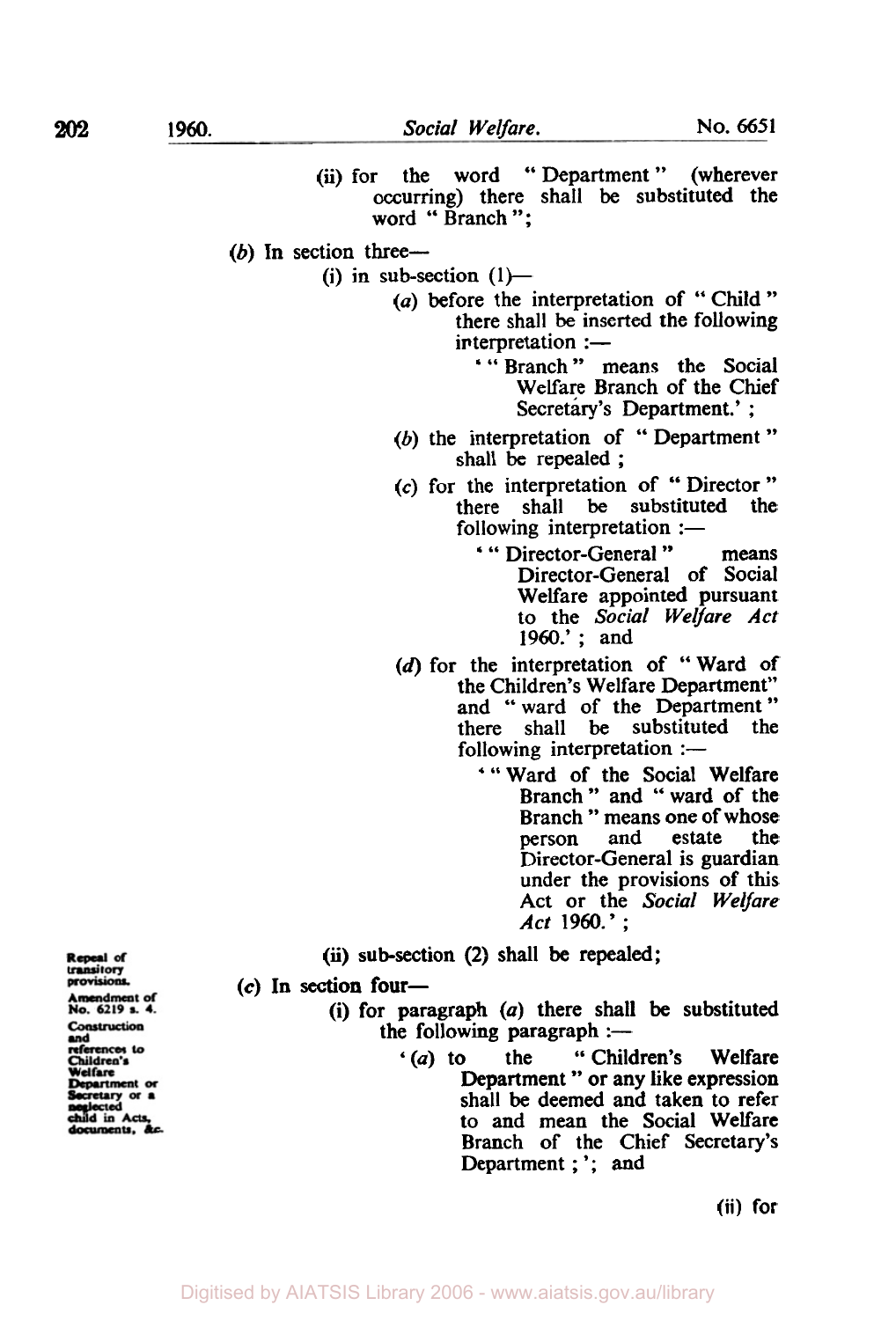- '(b) to the "Director of Children's Welfare" or any like expression shall **be** deemed and taken to refer to and mean the Director-General of Social Welfare under the Social *Welfare* Act **1960;** ';
- **(d) Sections** five, *six,* seven and eight shall be repealed ;

the following paragraph  $:$ --

- (e) For paragraph (b) of section nine there shall be substituted **provisions**. r paragraph (b) of section nine there shall be substituted **Amendment** of<br>the following paragraph :the following paragraph :-<br>
"(b) persons (not being officers or employés of *visitors* to<br>
"(b) persons (not being officers or employés of *visitors* to
	- the Branch) to be visitors to approved homes and children's homes and approved hostels.'';

## **(f)** In section ten- Amendment *d*

(i) for sub-section (1) there shall be substituted  $^{No. 6219}$  s. 10. the following sub-section  $:$ ---

> " (1) For the purposes of this Act the **Family Welfare Advisory** Minister shall constitute a Family Welfare **Council.**  Advisory Council consisting of not more than twelve members." ;

- (ii) in sub-section (6) for the words "Children's<br>Welfare Department" there shall be Department" there shall substituted the words "Family Welfare Division of the **Social** Welfare Branch of the Chief **Secretary's** Department \*' ;
- **NO. 6219 h 12 (g)** In **section** twelve-
	- (i) in paragraphs *(a)* **and** (b) for **the** words " Children's Welfare Department " there shall be substituted the words "Social Welfare Branch of the Chief **Secretary's**  Department " ;
	- (ii) for paragraph *(c)* there shall be substituted the following paragraph:-
		- *"(c)* schools for the care and welfare of children and young persons admitted to the care of the Social Welfare Branch of the Chief Secretary's Department who in the opinion of the Director-General are in need of special supervision social adjustment and training ; " ; and

(iii) for

**Amendment of** 

Repeal of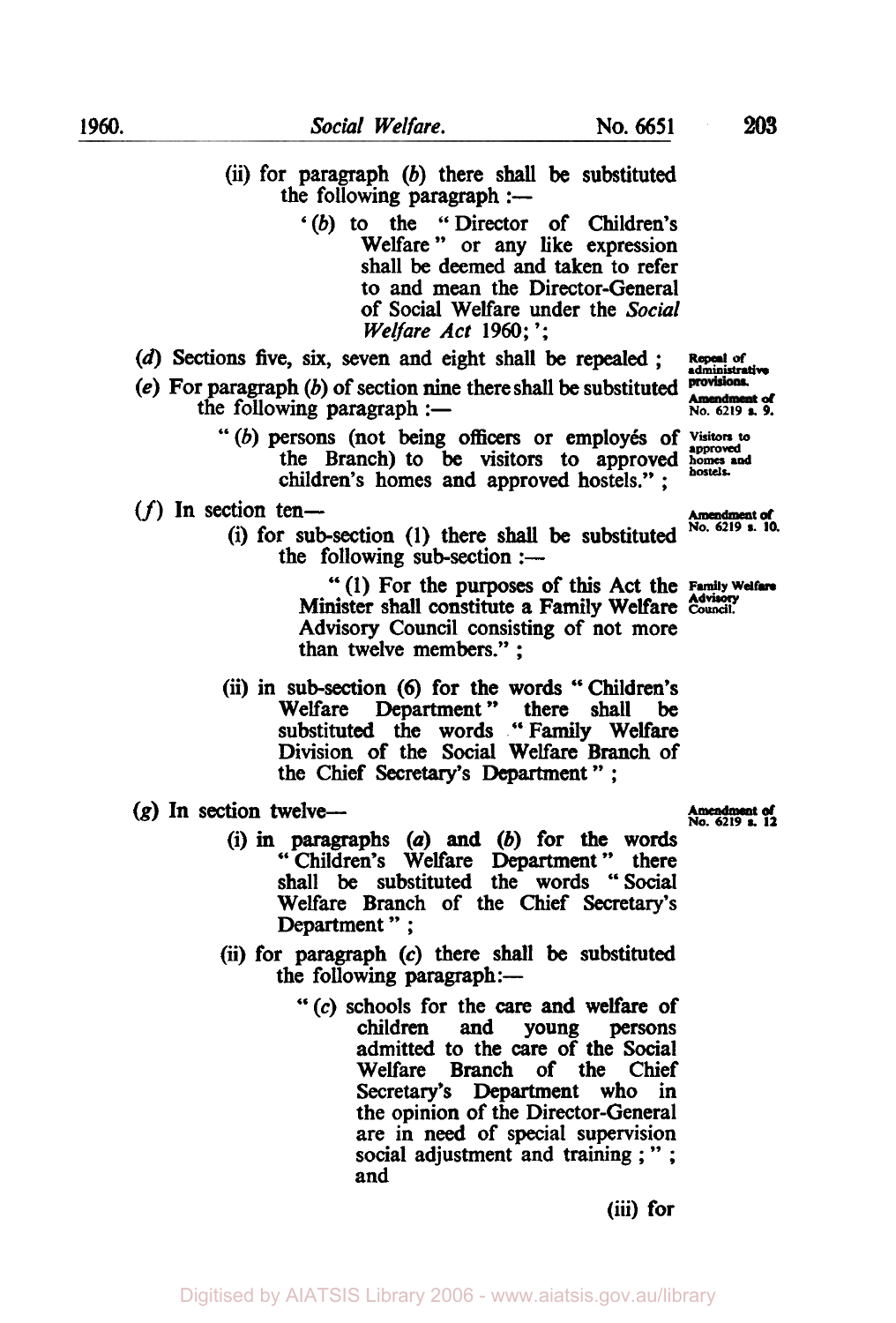## (iii) for paragraph (d) there **shall** be substituted the following paragraph:-

- **"(d)** hostels for the accommodation and supervision of children or young persons who are wards of the Social Welfare Branch of Chief Secretary's Department or have been inmates of a youth training **centre** reception centre children's home or school." ;
- (h) In section thirteen-
	- (i) in sub-section **(1)** for the words " is **a** reception centre, children's home or juvenile school " there **shall be** substituted the words "is **a**  reception centre or children's home or hostel" : and
	- (ii) in sub-section **(2)** after paragraph (d) there shall be inserted the following expression  $:$

"; and

**(e)** any institution wholly maintained by the State of Victoria." ;

## *(i)* In **section** fourteen-

(i) for sub-section **(1)** there **shall** be substituted the following sub-section  $:$ ---

> b' (I) **Upon** application in the prescribed form made by the person or organization conducting or proposing to conduct a<br>home school or hostel hereinafter or hostel hereinafter provided for, the Minister may for the purposes of **this Act-**

> > *(a)* declare **as** an approved children's home, any existing or proposed **orphanage** home for children or like institution **or**  establishment which is or is to be conducted by any **person** or organization for the purpose of caring, whether gratuitously or otherwise, for children or young **persons** apart from their **parents** or guardians :

> > > Provided that the **Minister shall** not have power **to** declare **as** an approved children's home any institution or

houses, &c.,<br>where children<br>cared for<br>apart from heir parents.

**Amendment No. 6219** *s.* <sup>1</sup>

Amendment of<br>No. 6219 s. 14.

Declaration by<br>Minister of ildren's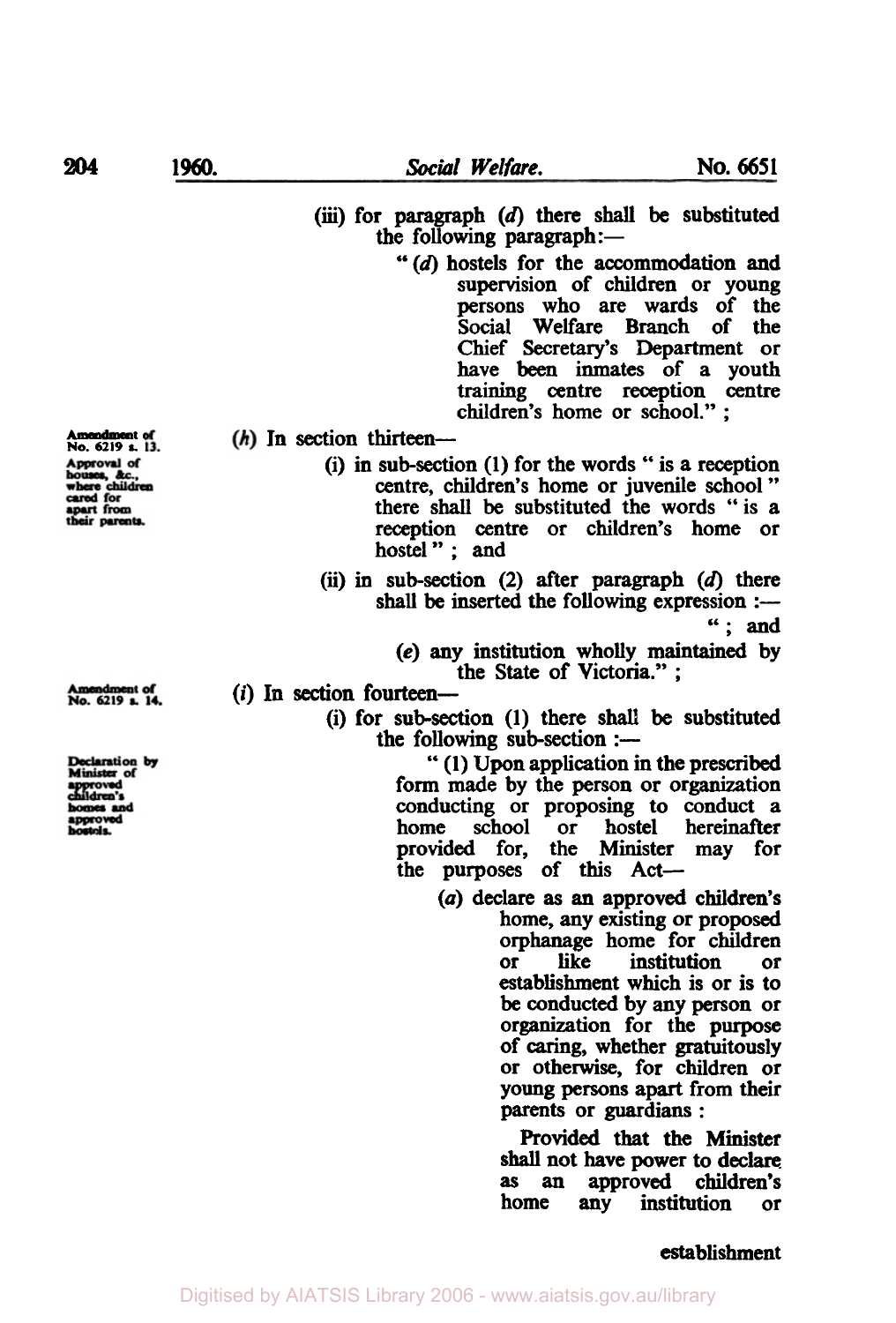establishment conducted wholly for educational purposes or **as**  a hospital or convalescent home ;

- (b) declare as an approved school any existing or proposed school or like institution or establishment which is or is to be conducted by any person or organization for the purpose of providing for and promoting<br>the welfare and care of the welfare and care of<br>children or young persons or young persons admitted to the care of the Branch who in the opinion of the Director-General are in need of special supervision<br>social adjustment and adjustment and training ;
- *(c)* declare as an approved hostel, any existing or proposed hostel or like institution which is or is to be conducted by any<br>person or organization for organization for the accommodation and supervision of children and young persons who are wards of the Branch or have been inmates of a children's home, **an** approved school, a reception centre, remand centre or youth training centre." ;
- (ii) in sub-section **(2)** for the words "Children's Welfare Advisory Council" there **shall** be substituted the words "Family Welfare Advisory Council " ;
- (iii) in sub-section  $(3)$ 
	- *(a)* for the word "Director" there **shall** be substituted " Director-General "; and<br>the words "Children's
	- (b) for the words " Children's Welfare Department" (wherever **Occurring)** there shall be substituted the word " Branch " ;<br>  $\frac{1}{100}$  Amendment of<br>
	No. 6219 s. 15.
- $(j)$  In section fifteen-

(i) the word "juvenile" (where twice **occurring) shall be repealed** ;

*(ii)* for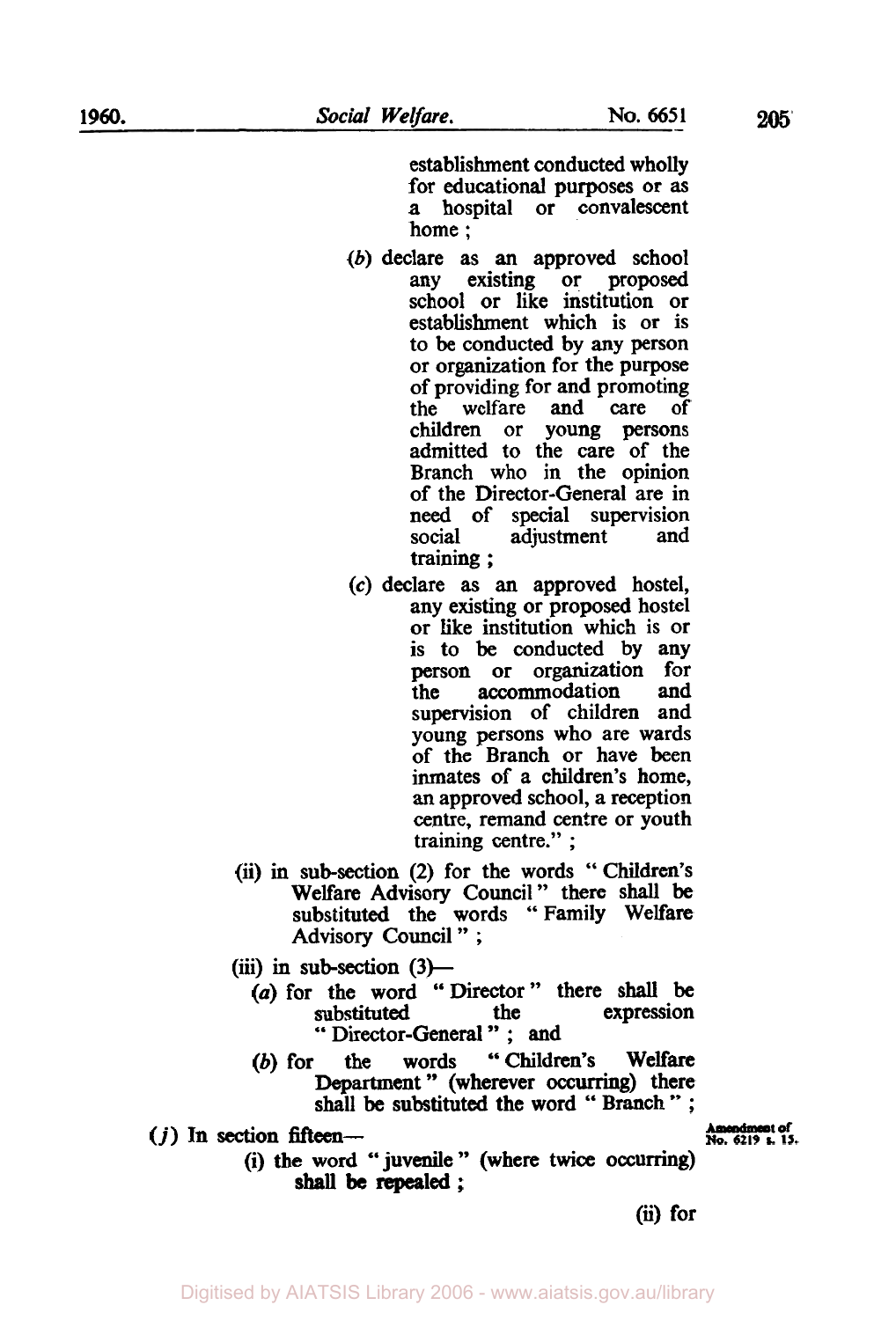- (ii) for the word "Department" there shall be substituted the word "Branch";
- (iii) for the word "Director" (wherever occurring) there shall be substituted the expression '' Director-General " ; and
- (iv) for the words " Children's Welfare Advisory Council " there shall be substituted the words " Family Welfare Advisory Council " ;
- *(k)* In paragraph (i) of section sixteen the words " is living under such conditions as indicate that the child or young person " shall be repealed ;
- $(I)$  In section seventeen-
	- (i) after sub-section **(1)** there shall be inserted the following sub-section  $:$

**"(1A)** If it appears to any justice, on information made before him **on** oath by any person, that there is reasonable cause to suspect that a child or young person is in any place within the jurisdiction of such justice in any of the circumstances enumerated in the last preceding section he may issue a warrant authorizing any senior constable sergeant or other officer of police of higher rank named therein to enter (if need be, by force) any house building or other place specified in such warrant for the purpose of apprehending any such child or young person." ; and

(ii) for sub-section (3) there shall be substituted the following sub-section  $:$ -

> " (3) Any child or young person who is apprehended under this shall if he is under the age of fourteen years be taken to the nearest reception centre or if he is of or over the age of fourteen years but under the age of seventeen years to a remand centre or pursuant to the provisions of section twenty-five of the *Children's Court* **1958**  admitted to bail, placed with some respectable person or persons or in the dwelling house of the member of the police force by whom such child or young person was apprehended or otherwise as provided by the said section twenty-five and as soon **as** practicable thereafter shall

**Amendment** *of*  **No. 6219** *s. 16.* 

**Amendment of No. <sup>6219</sup>***s. 17.* 

**Justice may issue warrant to search for children, &c., in need of** *care* **and protection.** 

**Disposal of children and young persons apprehended under warrant.** 

**be**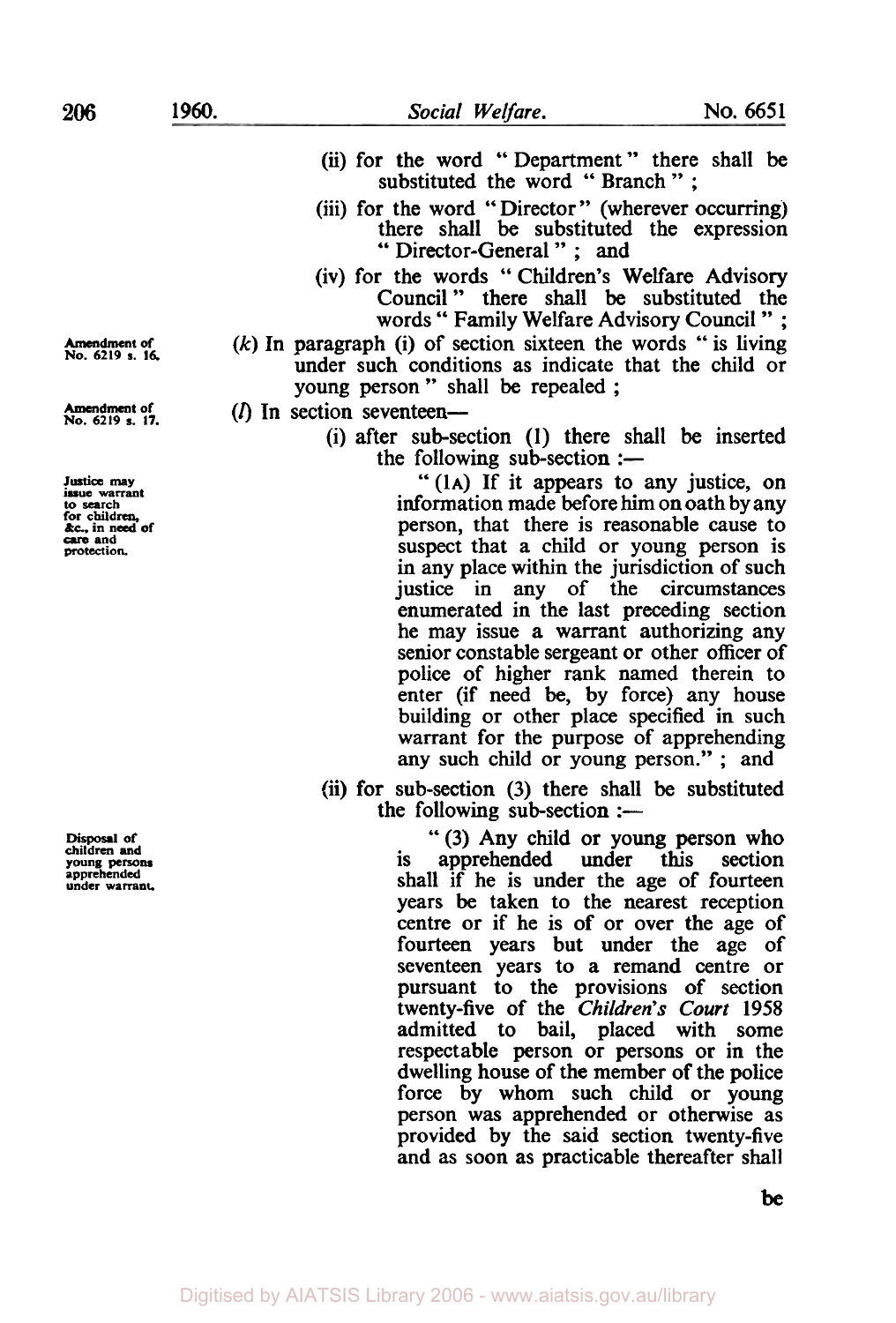be brought before the Court : Provided that the Director-General may, where he thinks it advisable **so** to **do** in the interests of a young person, transfer any such young person from a remand centre to a reception centre." ;

- (*m*) In section eighteen-
	- (i) for the words "Children's Welfare<br>Department" (where twice occurring) Department" (where twice occurring)<br>there shall be substituted the word there shall be substituted " Branch " ;
	- (ii) for the word "Director" there shall be substituted the expression " Director-General " ; and
	- (iii) for the word "Department" (where twice occurring) there shall be substituted the word " Branch ";
	- (iv) in sub-section (2) after the expression "sub-section **(1)** of this section" there shall be inserted the (1) or this section " there shall be inserted the expression " or pursuant to the provisions of the *Children's Court Act* **1958**";
- $(n)$  In section nineteen-<br> $\frac{1}{2}$  Amendment of **Amendment of Amendment** of **Algorithment** *No.* **6219 s.** 19.

(i) in sub-section (1) the words "and admitted to  $\frac{N_0.6219 \text{ s. } 19.}{\text{Proceedings in}}$ 

*(ii)* for sub-section **(2)** there shall be substituted the care of the Children's Welfare **relation to Department**" shall be repealed;

> "(2) If the child **or** young person does not appear before the Court for the hearing of the application at the time and place therein mentioned the Court may issue a warrant for the apprehension of such child or young person and such child **or** young person may upon apprehension be taken to the nearest reception centre or otherwise disposed of in accordance with the *Children's Court Act* **1958** and as soon as practicable thereafter shall be brought before the Court." ; and the following sub-section  $:$ —

**(iii)** after sub-section **(2)** there **shall be** inserted the following sub-section  $:$ --

> '' (3) On the hearing **of** the application the Court may grant **or** refuse such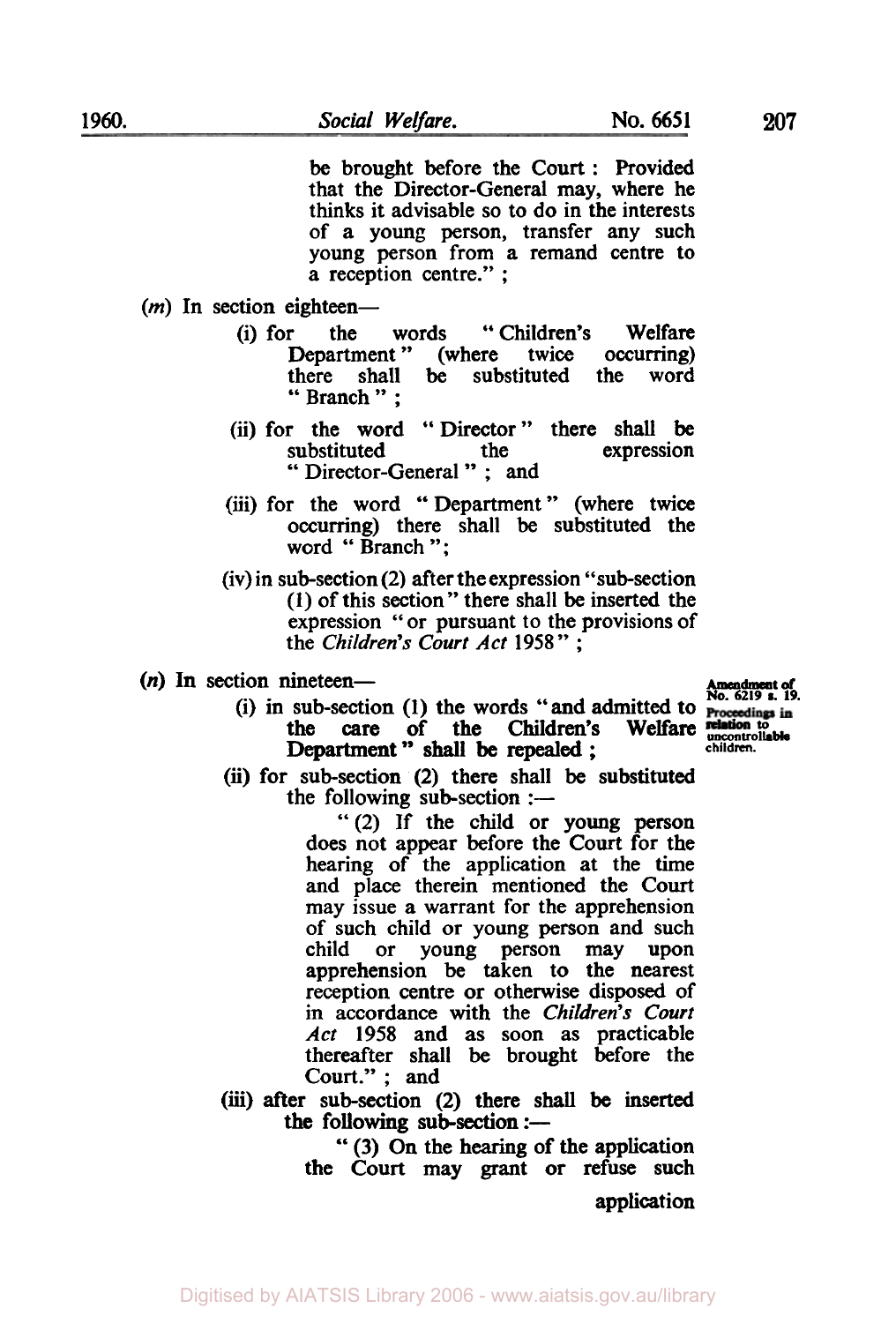**208** 

application and if satisfied by the evidence before it that the child or young person is uncontrollable may-

- *(a)* without convicting him order that he be admitted to the care of the Branch as a child or young person in need of care and protection ; or
- (b) without convicting him adjourn the proceedings for a period not exceeding two years on condition that he will during<br>that period be of good that period be of behaviour and comply with such other conditions, if any, as the Court thinks proper to impose ; or
- *(c)* without convicting him release him on probation for a specified term not exceeding three years and not extending beyond his nineteenth birthday." ;
- (o) In section twenty-
	- (i) in sub-section **(1)** for the words " Children's sub-section (1) for the words<br>Welfare Department " there shall be Welfare Department" there shall<br>substituted the word "Branch":
	- (ii) for sub-section (6) there shall be substituted the following sub-section  $:$

" (6) *(a)* The Director-General shall consider the application and (where the application has been referred to a application has been referred to a magistrate) the report and recommendation of the magistrate and may, if he thinks fit, by direction endorsed on the application and signed by him grant the application or refuse the same.

(b) In the case of any such refusal the applicant may within fourteen days from the day of such refusal appeal to the Minister against such refusal and the Minister may grant or refuse such application as he thinks fit." ;

(iii) for sub-section (7) there shall be substituted the following sub-section :-

> *"(7)* The granting of any application **by** the Director-General or by the Minister on appeal from the Director-General shall for all purposes be deemed to be an order admitting the child to the care of the Branch."; (iv) in

**Amendment of Ne. 6219 s. 20.** 

Director-General **to** consider **application for admission of child to Department.** 

**Granting of**  deemed **order admitting child to the are of** *Sociall*  **welfare Branch. application**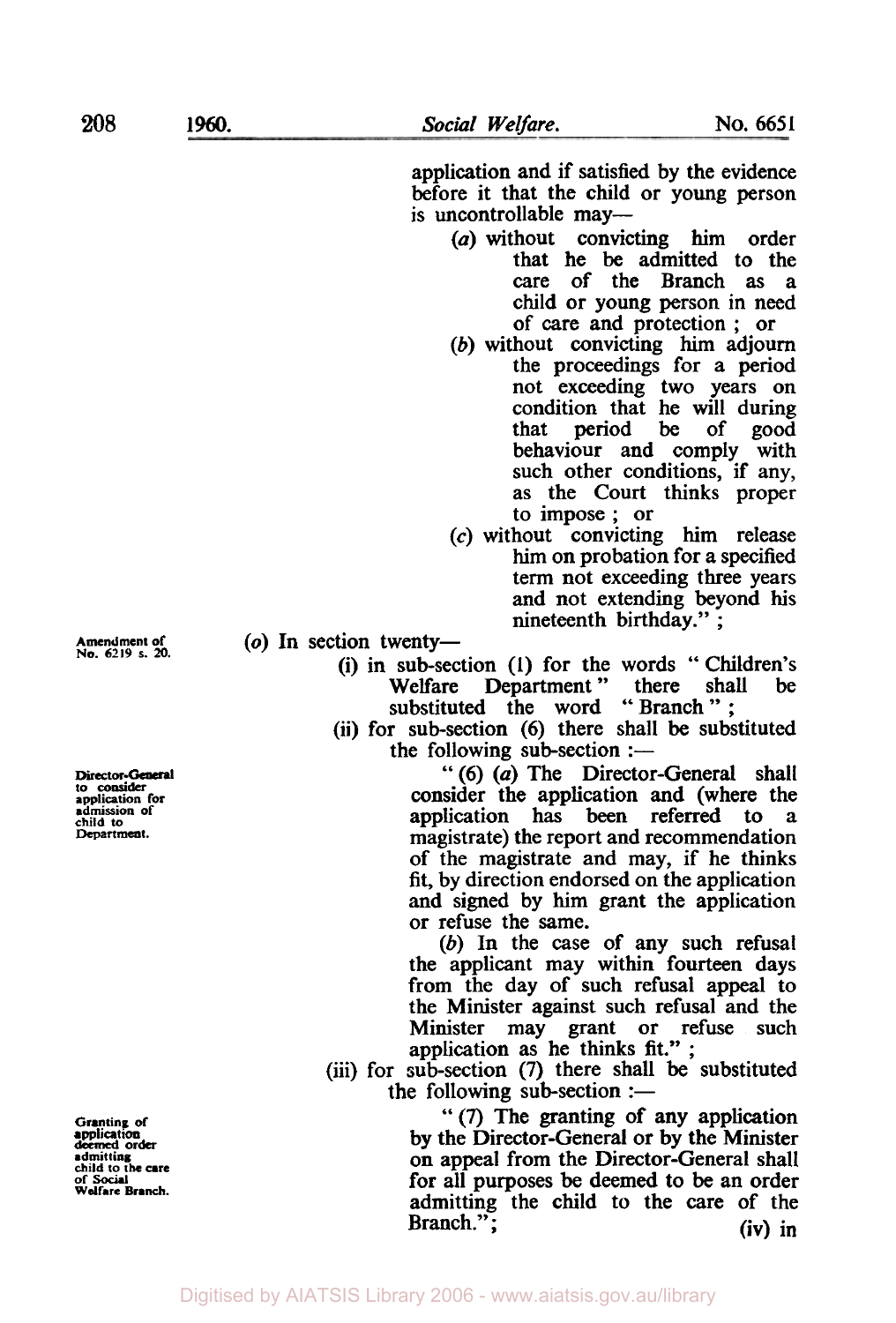- $(iv)$  in sub-section  $(8)$ 
	- (i) for the word "Department" there<br>shall be substituted the word shall be substituted the "Branch"; and
	- by the Minister" shall (ii) the words **be** repealed ;
- (V) for sub-section **(10)** there shall be substituted **Admission of**  the following sub-section  $:$

**Branch** *on* **application of**  " **(10)** Where a child (not being a ward *person in charge of*  of the State) is an inmate in a children's **children's home**  home and any parent guardian or other **in cases where parent in**  person who has undertaken in writing to **arrear of maintenance**  contribute to the maintenance of the child is in arrear of contributions *of*  maintenance for a period of or periods aggregating not less than six months the person in charge of such home may make application in the prescribed form that the child be admitted to the care of the Branch and thereupon the provisions of this section except sub-section (I) shall apply as if the child were without sufficient **means** of support and **no**  available legal proceedings could be taken to obtain sufficient means of support for such child." ; and

- (vi) in sub-sections **(1) (2)** (3) **(4)** *(5)* and (8) for the word "Director" there shall be substituted the expression<br>" Director-General " ;
- $(p)$  In section twenty-one--
	- (i) for sub-section **(1)** there shall be substituted the following sub-section  $:$ --

b' (I) The Director-General shall to **Director**the exclusion of the father mother and General to b every other guardian become and be the **persons** of child or young person admitted to the the Branch. care of the Branch or admitted or committed to the care of the Children's Department prior to the commencement of the *Social Welfare* Act **1960** and except where prior to the commencement of the *Social Welfare* Act 1960 the child or young person was **guardian** of the person and estate of any *persons* persons and  $\frac{1}{2}$ .

**Amendment of** 

committed

**child to care of**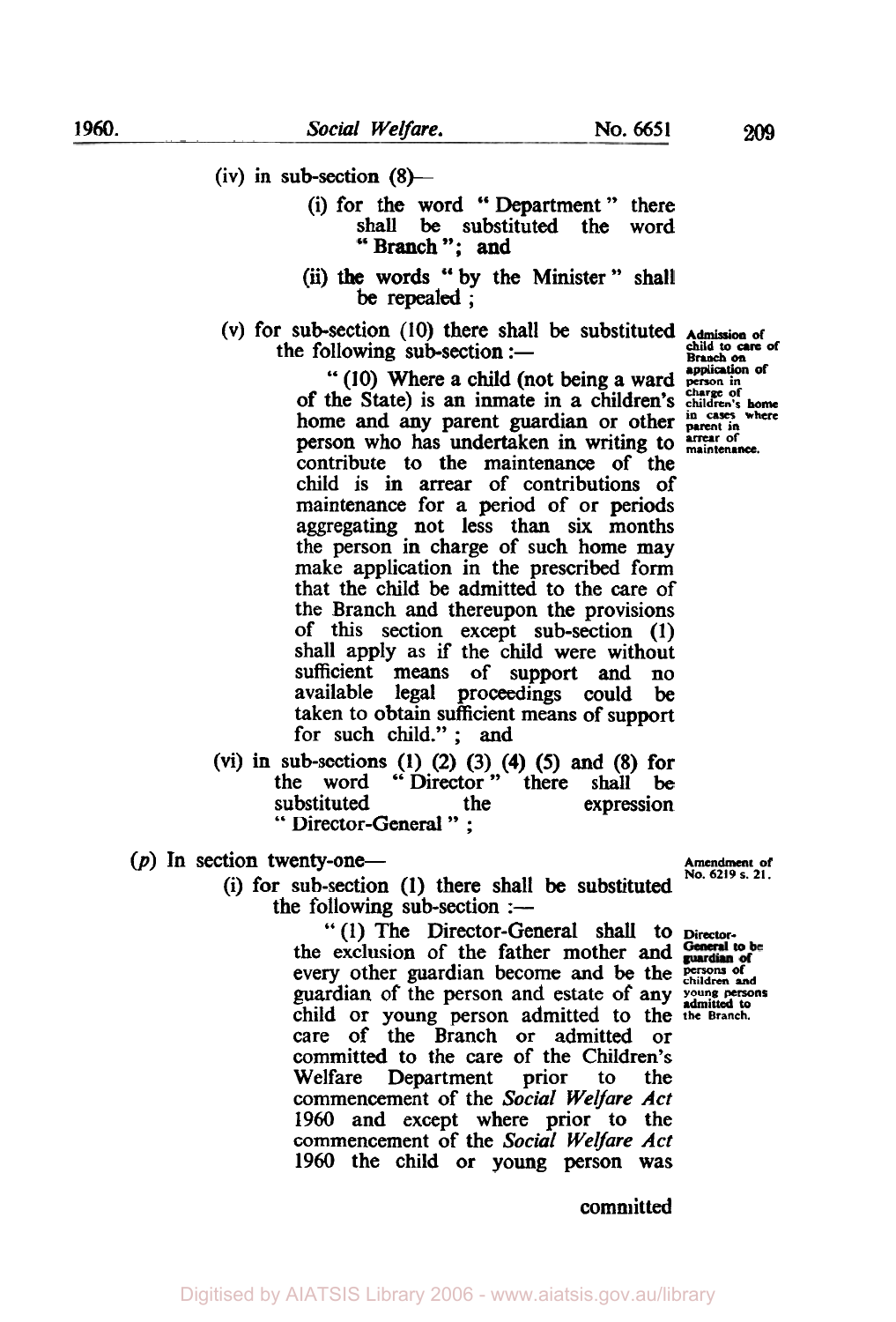committed to the care of the Children's Welfare Department or to a juvenile school for a specified term or period in respect of an offence shall remain such guardian until the child or young person attains eighteen years of age or such greater age (not exceeding twenty-one years) as the Minister may direct unless such child or young person is sooner discharged.":

- $(iii)$  in sub-section  $(2)$ 
	- *(a)* the words " or committed " shall be repealed ;
	- (b) for the word "Department" there shall be substituted the word " Branch " ; and
	- *(c)* for the word " Director" there shall be " Director-General " ; and
- (iii) in sub-section (3) for the word "Director" there shall be substituted the expression " Director-General " ;
- (q) In section twenty-four-<br>(i) for the words
	- "Children's Welfare Department " there shall be substituted the word " Branch " ; and
		- (ii) the words " or committed " shall be repealed ;

- Amendment of **(r) In** section twenty-five--<br> **No. 6219 s. 25. (i) for the words "Children's Welfare** Department" there shall be substituted the word "Branch";
	- (ii) for the word "Department" (where first occurring) there shall be substituted the word " Branch ";
	- **(iii)** for paragraph *(c)* there shall **be** substituted the following paragraph  $:$ 
		- " *(c)* Place **him** with the approval of the Minister in any remand centre youth training centre or any institution wholly maintained by the State ; ";
	- (iv) the word " juvenile " shall be repealed :
	- (v) in paragraph *(g)* for the words " some person " there shall be substituted the words '' some suitable person" :

(vi) after

Placement of children dmitted to Department.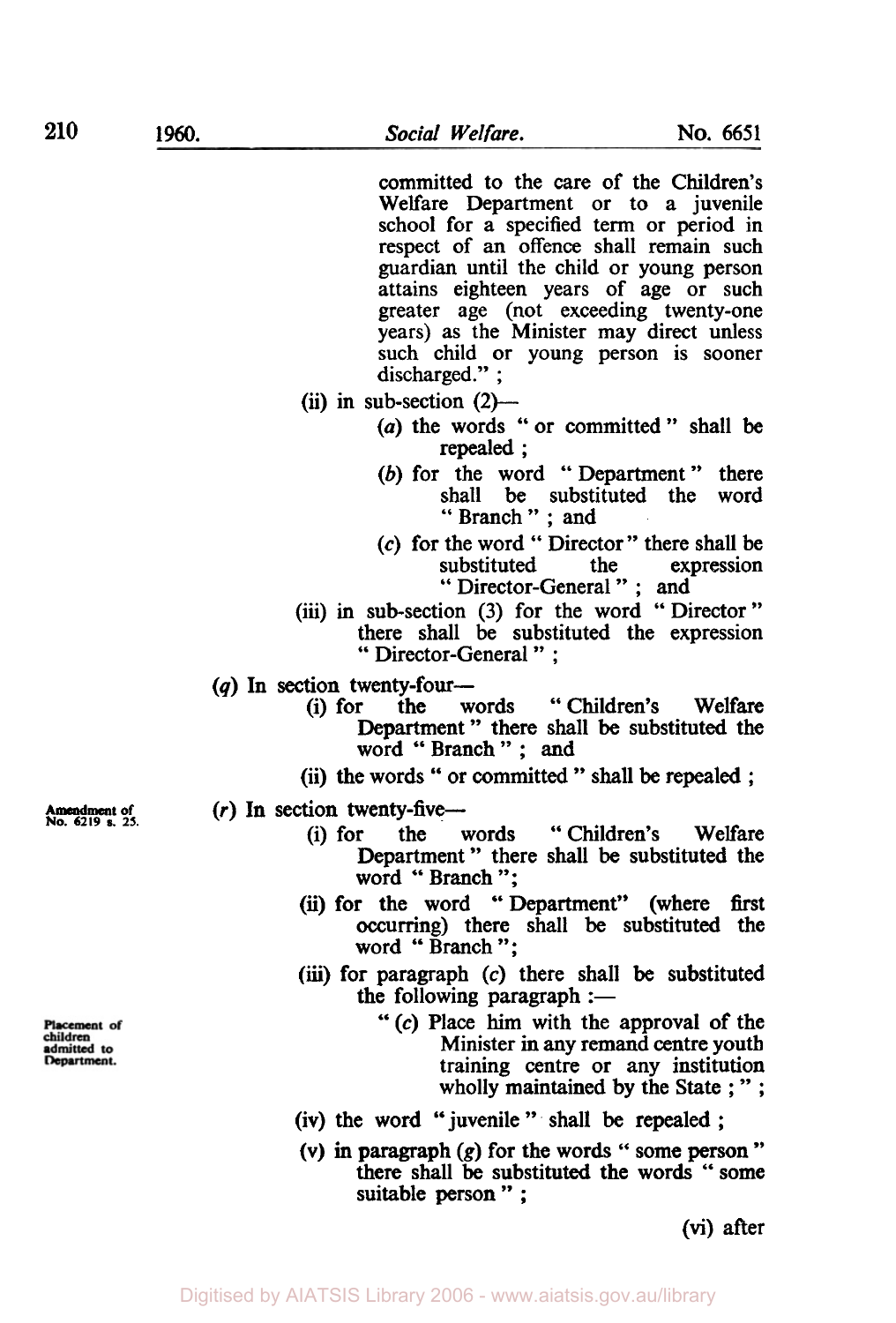- (vi) after paragraph **(g)** there shall be inserted the following paragraph  $:$ -
	- "(h) Place him in a registered house within the meaning of Part VII. of this Act." ;
- (vii) for the word "Director" there shall be substituted the expression " Director-General " ; and
- (viii) after paragraph (h) there shall be inserted the following words  $:$   $-$

" In placing any child or young person pursuant to the provisions of this section the welfare of the child shall be the first and paramount consideration and any provision made for the physical intellectual and spiritual development of any such child or young person or for his employment shall be such as a good parent would make for his child.";

- **(s)** In sub-section (2) of section twenty-six for the word " Department " there shall be substituted the word " Branch " ;
- (t) In section twenty-seven for the word " Department " **Amendment** of section twenty-seven for the word "Department" Amendment of there shall be substituted the word "Branch"; No. 6219 **s.** 27.
- *(u)* In section twenty-eight for the word " Department " (where twice occurring) there shall be substituted the word " Branch " ;
- (v) In section twenty-nine-<br> $\frac{A_{\text{meandment of}}}{N_0.6219 \text{ s. } 29.}$ 
	- (i) for the words "Children's Welfare Advisory Council " there shall be substituted the words " Family Welfare Advisory Council " ; and
	- (ii) for the words "juvenile schools" there shall be substituted the words "children's or young persons' hostels and registered houses within the meaning of Part VII. of this Act":
- *(w)* For section thirty there shall be substituted the following **Amendment of. No. 6219 s. 30.** section :-

**"30.** Where **any** child is without sufficient *Application by parent or other*  **means of support and no available legal proceedings person for one for**  *person to the all proceedings*. for such child any parent or other individual sufficient means person who has the care and custody of any such can be taken to obtain sufficient means of support **child without** 

child